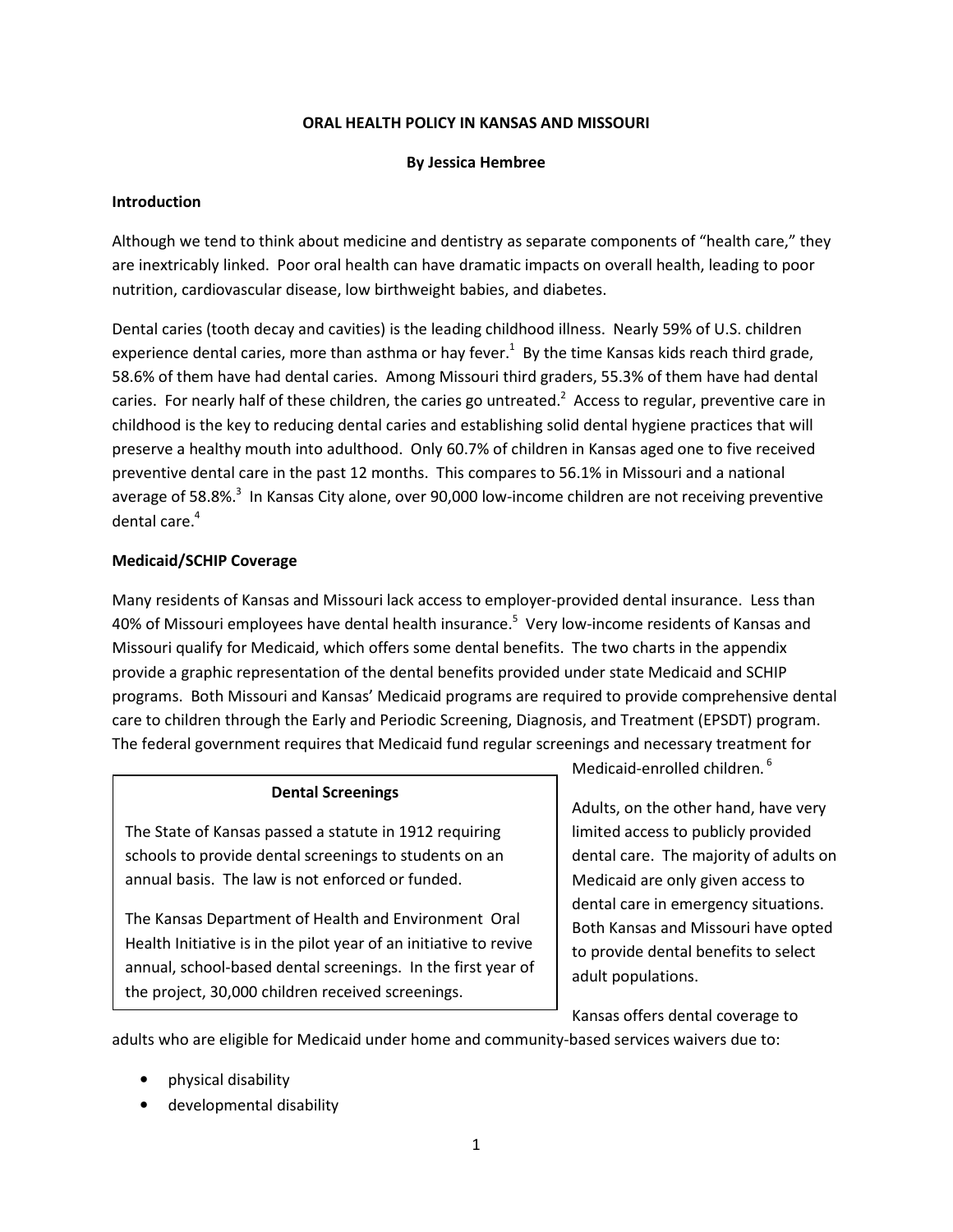- head injury
- frail elderly

Missouri provides dental coverage for Medicaid recipients who are in the eligibility categories of:

- pregnant women
- blind
- nursing home residents

The 2005 Medicaid cuts ended dental coverage for the vast majority of adults receiving Medicaid in Missouri.<sup>7</sup> In Kansas, 75,000 adults who qualify for Medicaid do not have dental coverage.

A very small fraction of Medicaid expenditures in the United States are for dental care. Nationally, dental care accounts for only 2% of total Medicaid expenditures.<sup>8</sup> In Missouri, Medicaid spending for dental care accounts for less than 1% of total Medicaid expenditures.<sup>9</sup>

Unfortunately, many of the children who are eligible to receive dental coverage through Medicaid or SCHIP still do not receive needed services. In 2003, 45% of Missouri children hospitalized for preventable dental conditions and 53% of children who visited emergency rooms for dental related illness were MC+/Medicaid recipients.<sup>10</sup> At the national level, 80% of tooth decay in children occurs in Medicaid and uninsured populations. $^{11}$ 

# Finding Dental Care Providers

One of the most significant barriers to dental care for Medicaid/SCHIP-eligible children is the lack of dentists willing to accept Medicaid patients. Only 15% of practicing dentists in the Kansas City area accept MC+/Medicaid patients. As a result, there are 923 low-income children in the greater Kansas City area for every one dentist willing to treat them.<sup>12</sup>

Of Missouri's dentists, only 30% accept Medicaid patients. $^{13}$  Of Missouri's 115 counties, there are 44 without a dentist willing to accept MC+/Medicaid.<sup>14</sup> Head Start programs are required to assist participating children in finding a dental home. Due to the shortage of dentists willing to see Medicaid patients, a child in Missouri's Head Start program waits an average of 6.5 weeks for a dental appointment.<sup>15</sup>

# Volunteer Dentists

Safety net providers often rely on volunteer dentists. Both Kansas and Missouri have state-sponsored funds that support the liability and malpractice insurance of dentists and hygienists that work in charity settings.

Many of these volunteer dentists are retired. The Missouri Dental Association is supporting a retired licensure status that will reduce annual licensure fees for dentists that provide pro bono care.

In Kansas, 45% of dentists are enrolled in Medicaid and 23% are enrolled in SCHIP. Only 29.7% of all Kansas dentists had filed a Medicaid claim in the past year and 19% had filed an SCHIP claim.<sup>16</sup>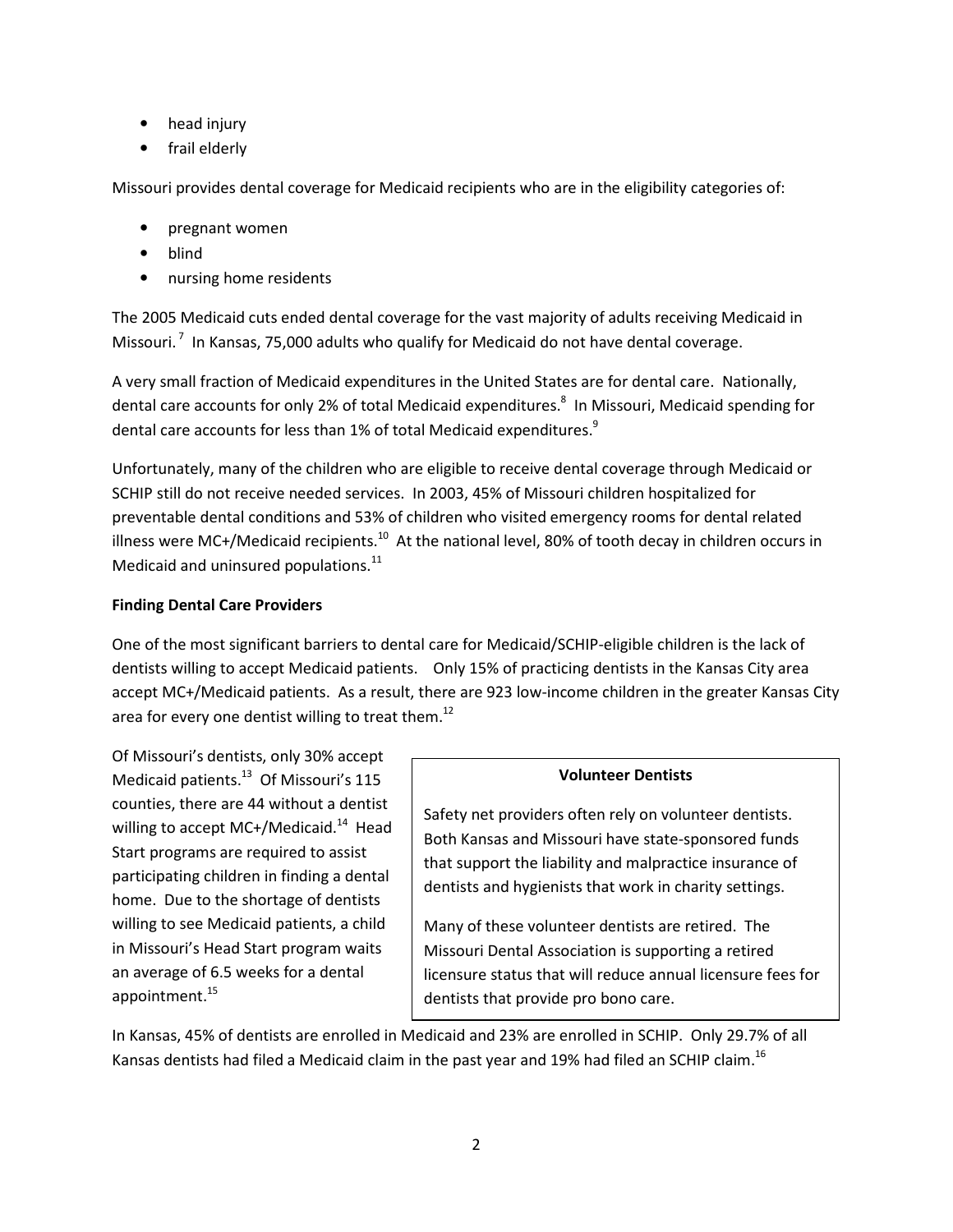Dentists cite low reimbursement rates, high administrative burdens, and patient behavior as three major reasons for choosing not to accept Medicaid patients.

In Missouri, oral health care services are reimbursed at approximately 40% of the costs of treating patients.<sup>17</sup> The low reimbursement rates provided by Medicaid are especially difficult for dentists to absorb because they have higher administrative costs than most doctors. More than 92% of dentists are in private practices and 79% are sole proprietors, making overhead and administrative costs high. Overhead costs average about 60 cents of every dollar, making it even more difficult for dentists to accept the low reimbursement rates offered by Medicaid and SCHIP.<sup>18</sup>

# Doctors and Dentists

Since overall health includes oral health, doctors can play an active role in ensuring the oral health of their patients. At a minimum, doctors can provide a cursory visual screen of teeth and refer parents and children to a dentist for care. The simple process of doctors reminding parents about the importance of oral health would result in increased preventive care.

Missouri recently passed legislation allowing doctors to be reimbursed for providing fluoride varnishes to Medicaid children.

Of Medicaid patients, 30% fail to keep their appointments. $^{19}$  The Missouri Foundation for Health and Health Care Foundation of Greater Kansas City recently published "State Strategies to Improve Dental Compliance in Missouri's Medicaid Population." The publication notes that many states address the issue of missed appointments in the context of larger dental reforms. Other state strategies that can be undertaken

outside of comprehensive dental reform are: case management/care facilitation; focused follow-up contact to clients with missed appointments; coordination with primary care; transportation; and education and outreach.

Today it costs about \$300,000 to educate a dentist and \$100,000 to educate a hygienist.<sup>20</sup> Many oral health providers finish their graduate education with significant debt, which makes it even more difficult to take jobs in public settings or even to accept Medicaid patients. Missouri supports the Health Professional Loan Repayment Program which provides forgivable loans for primary care physicians, dentists, dental hygienists, and mental health professionals who work in health professional shortages areas. Loan recipients gain forgiveness by working in an area of defined need. The program is funded through a federal match. $^{21}$ 

# Rethinking the Delivery of Dental Care

Aside from increasing or redistributing dentists, some policies focus on expanding the role of dental hygienists and assistants. Under the traditional model of dental care delivery, dentists must be on site, offering supervision of a dental hygienists' work. More and more states are increasing the responsibilities of dental hygienists and even giving them the authority to work independently of dentists. In Kansas, hygienists with more than three years of experience and continuing education can receive extended care permits (ECPs) that enable them to provide preventive dental care to students,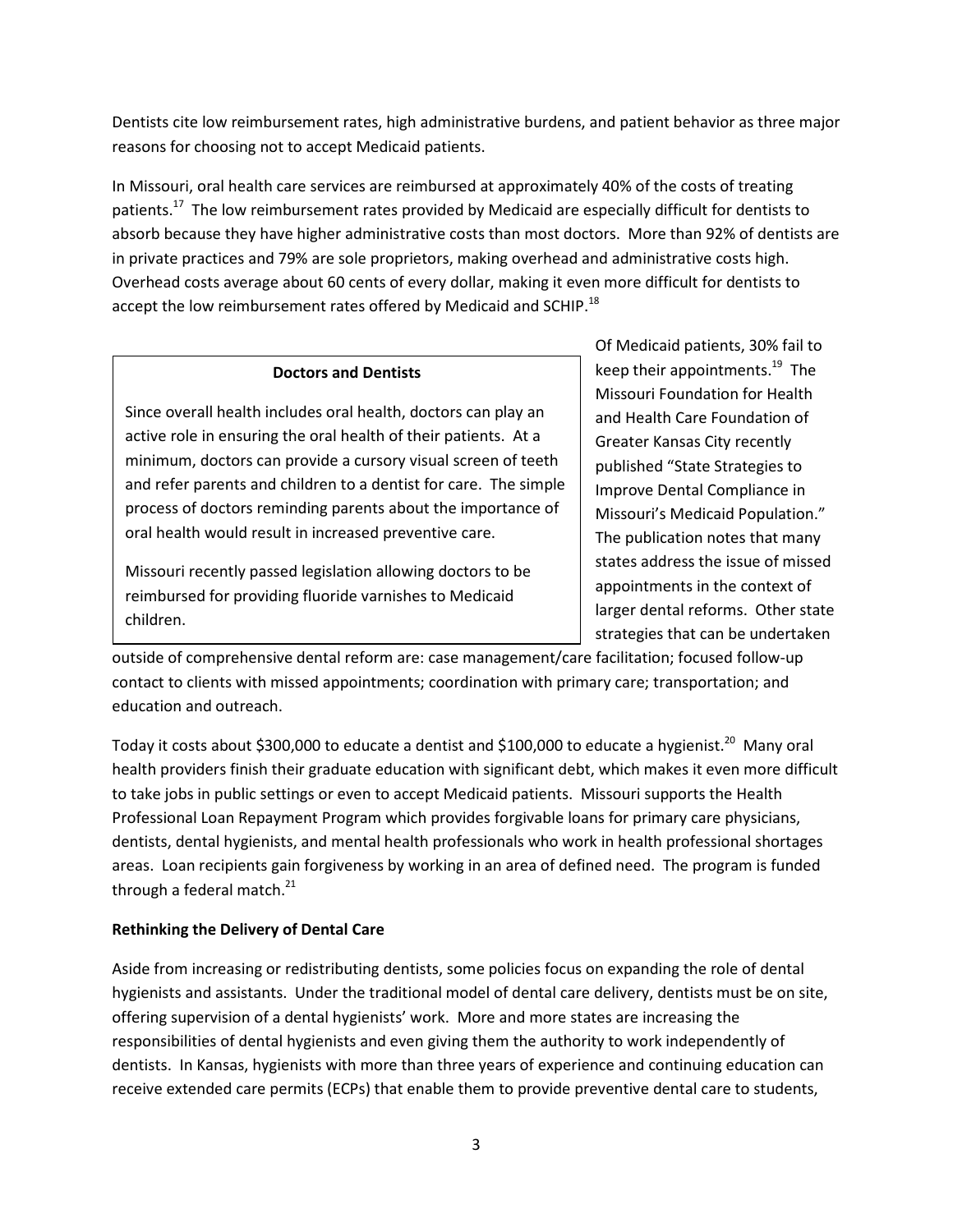inmates, clients and patients who are eligible for Medicaid, SCHIP, and/or free and reduced lunches (<185% FPL) in community settings, provided they are sponsored by a licensed dentist. These preventive services include teeth cleaning, the application or fluoride varnishes, and other services that the sponsoring dentist permits.

There are about 1500 dental hygienists in Kansas, of which only 90 to 100 have an extended care permit. Many of these hygienists are connected with safety net clinics or dental hubs. This model was originally intended to give hygienists the opportunity to be entrepreneurial, however ECP hygienists cannot directly bill Medicaid for services delivered. Instead, ECP hygienists are usually affiliated with a safety net clinic or health department that bills Medicaid on their behalf.

A few years ago, Missouri passed legislation that allows hygienists with three years of experience who are affiliated with a Federally Qualified Health Center or government health program to provide certain preventive dental care, including teeth cleaning and the application of fluoride varnish, to Medicaideligible children in schools and child care centers. However, hygienists can't be reimbursed by Medicaid for these services, creating an unworkable law. This legislation could be expanded on in many ways: including hygienists associated with safety net clinics and local public health agencies; allowing the provision of services to low-income children and adults; and increasing the locations where services can be provided.

Some states have increased their reliance on doctors for the delivery of preventive treatment and oral screenings. Engaging pediatricians to deliver oral health services to very young children is sensible since

parents are likely to begin taking their child to a pediatrician at a very young age whereas most parents don't take their child to a dentist until the child has reached the age of three or older. By this time, many children, particularly at-risk young children, already have advanced tooth decay.<sup>22</sup> The American Academy of Pediatrics

## Dental Hubs

The dental hub model is one in which a clinic that offers dental services acts as the center of the hub, sending dentists or hygienists into community settings, such as nursing homes, child care centers, and schools, to provide preventive dental care. These providers are the "spokes" of the dental hub wheel. If they detect serious oral problems that require restorative care, they refer patients back to the dental hub.

recommends that dental care begins very early on in a child's life by working with pregnant women to establish a dental home before a child reaches the age of one.<sup>23</sup>

There is some discussion of adding new dental professionals with responsibilities somewhere between a dental hygienist and a dentist. The only place where such professionals are currently operating is Alaskan Indian reservations. Alaska has authorized "Dental Health Aide Therapists" to operate in remote areas. The therapists are under the general supervision of a dentist meaning that they are closely affiliated with a dentist, but the dentist need not be physically present for the therapist to deliver care. The Alaska therapists rely on electronic information exchange to provide x-rays to dentists. The therapists then talk with dentists via phone to develop a treatment plan.<sup>24</sup> Minnesota very recently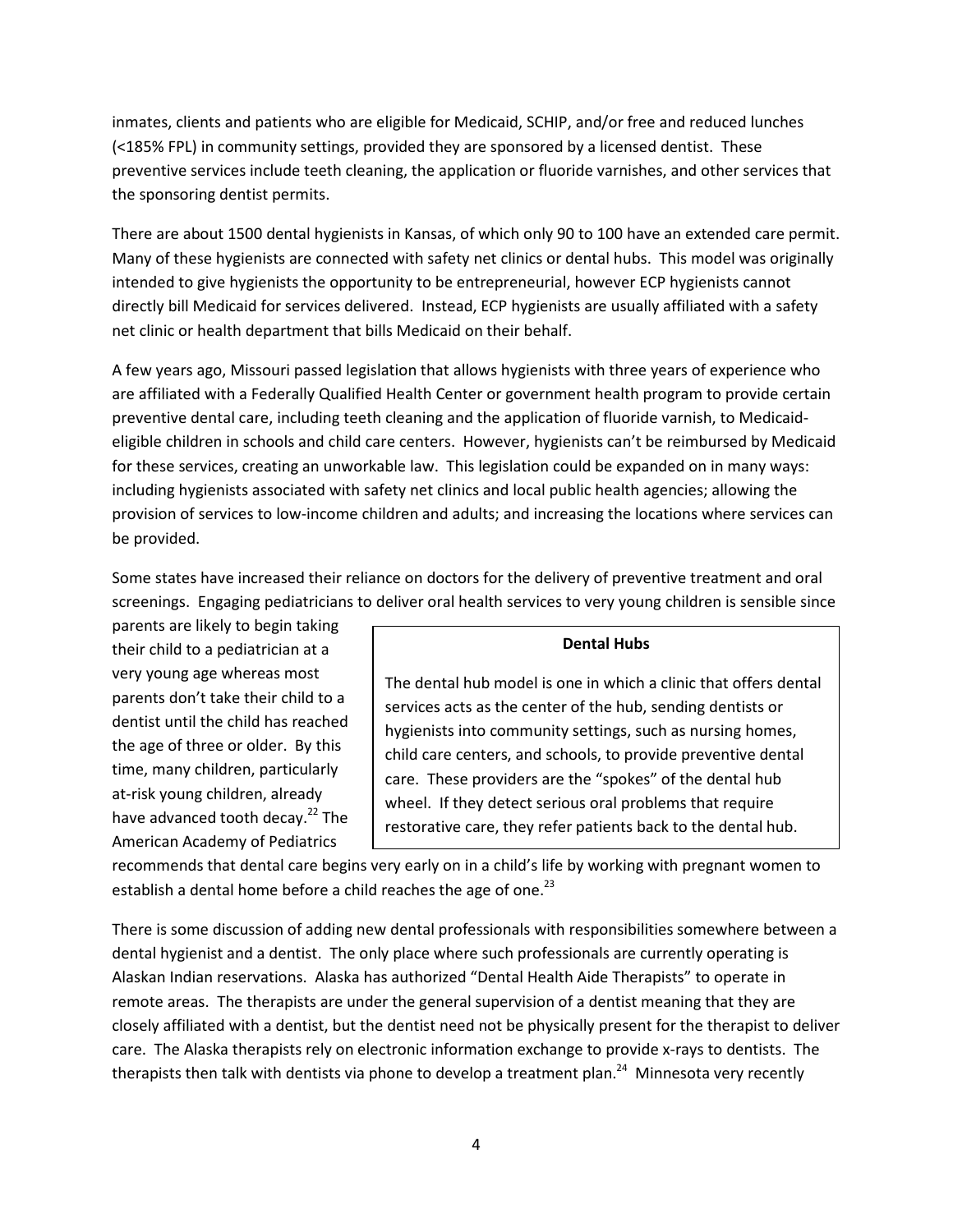authorized the creation of Oral Health Practitioners that work collaboratively with dentists to provide preventive and restorative dental care. The pilot program will not take effect until 2011.<sup>25</sup>

## Appendix A

## Missouri: Oral Health Coverage through Public Programs<sup>26</sup>



## Kansas: Oral Health Coverage through Public Programs<sup>27</sup>

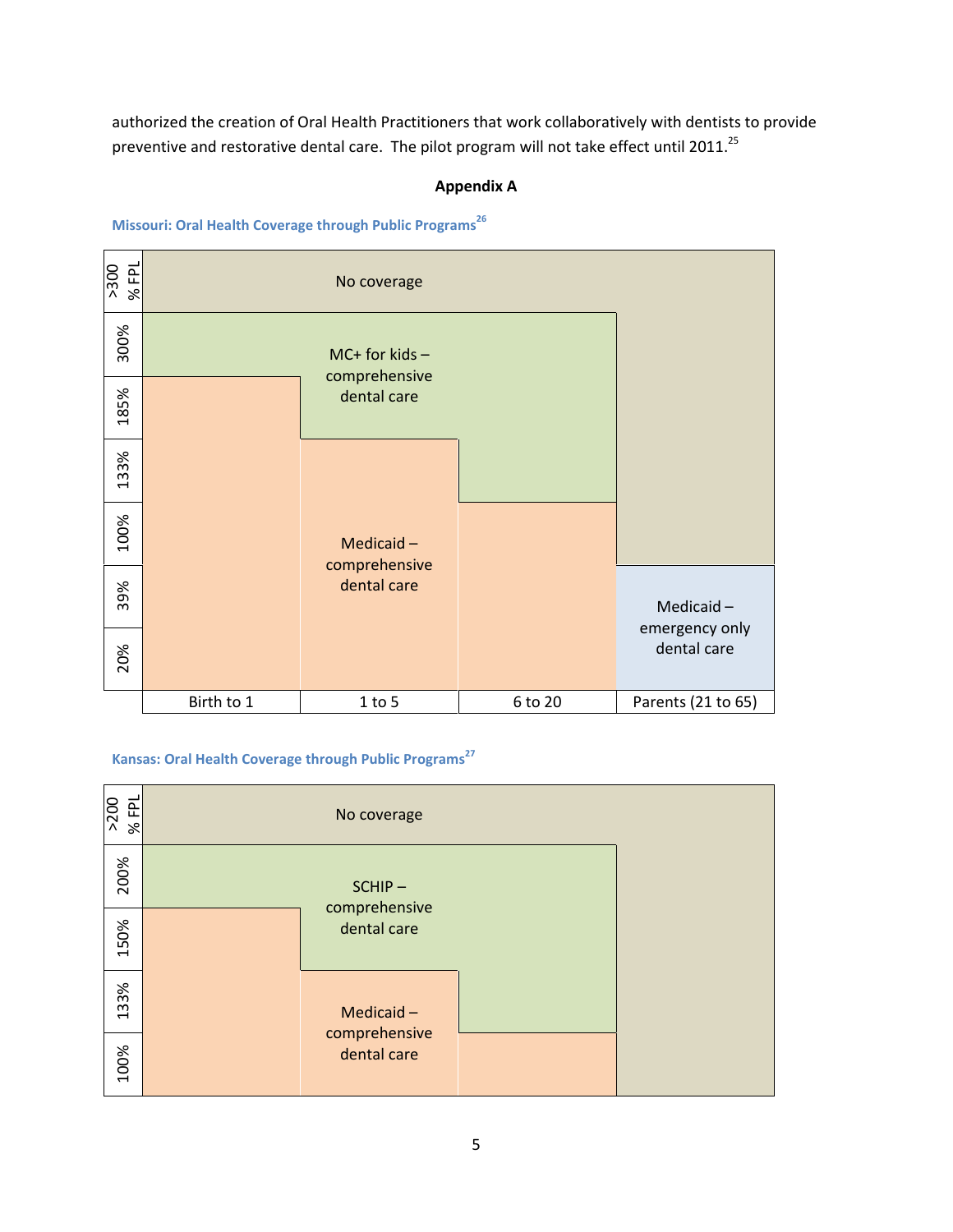| ৯ৎ     |            |          |         | Medicaid $-$       |
|--------|------------|----------|---------|--------------------|
| ∼<br>ო |            |          |         | emergency only     |
|        |            |          |         | dental care        |
|        | Birth to 1 | $1$ to 5 | 6 to 20 | Parents (21 to 65) |

<sup>&</sup>lt;sup>1</sup> Newacheck, Paul, Dana C. Hughes, Yun-Yi Hung, Sabrina Wong, and Jeffrey J. Stoddard. "The unmet health needs of America's children." April 2000. Pediatrics 105: 4. Pgs. 989-997.

- $3$  Centers for Disease Control. The health and well-being of children: a portrait of the states and the nation. 2005.
- <sup>4</sup> The Health Care Foundation of Greater Kansas City. Breaking barriers: access to oral health in Kansas and Missouri. 2004.

<sup>8</sup> Missouri Foundation for Health. State strategies to improve dental compliance in Missouri's Medicaid population. Summer 2008.

 $^{10}$  The Health Care Foundation of Greater Kansas City. Protecting our children's oral health. 2004.

 $11$  Missouri Coalition for Oral Health. Oral health white paper. 2008. Columbia, MO.

<sup>13</sup> Missouri Coalition for Oral Health. Oral health white paper. 2008. Columbia, MO.

<sup>14</sup> Oral Health Network of Missouri. Missouri Primary Care Association. 2002.

 $\overline{a}$ 

<sup>15</sup> Missouri Coalition for Oral Health. Oral health white paper. 2008. Columbia, MO.

 $16$  The Centers for Disease Control and Prevention. Synopses of State and Territorial Dental Public Health Programs: Kansas 2005.

 $17$  Missouri Coalition for Oral Health. Oral health white paper. 2008. Columbia, MO.

<sup>18</sup> Gehshan, Shelly and Matt Wyatt. "Improving oral health care for young children." April 2007. National Academy for State Health Policy.

<sup>19</sup> Missouri Foundation for Health. State strategies to improve dental compliance in Missouri's Medicaid population. Summer 2008.

<sup>20</sup> Missouri Coalition for Oral Health. *Oral health white paper*. 2008. Columbia, MO.

<sup>21</sup> Missouri Department of Health and Senior Services. "Primary Care Resource Initiative for Missouri." http://www.dhss.mo.gov/PRIMO/.

22 Gehshan, Shelly and Matt Wyatt. "Improving oral health care for young children." April 2007. National Academy for State Health Policy.

<sup>23</sup> Hale, Kevin J., American Academy of Pediatrics Section on Pediatric Dentistry. "Oral health risk assessment timing and establishment of the dental home." May 2003. Pediatrics 111: 5. Pgs. 1113-1116.

<sup>24</sup> Gehshan, Shelly and Matt Wyatt. "Improving oral health care for young children." April 2007. National Academy for State Health Policy.

<sup>25</sup> American Dental Association. "Minnesota OKs Mid-Level Dental Care Provider: Oral Health Practicioner. May 5, 2008. http://www.ada.org/prof/resources/pubs/adanews/adanewsarticle.asp?articleid=3004

<sup>26</sup> Missouri Department of Social Services. "Medical services – MO health net." Available at http://www.dss.mo.gov/fsd/msmed.htm

 $^2$  The Health Care Foundation of Greater Kansas City. Breaking barriers: access to oral health in Kansas and Missouri. 2004.

<sup>&</sup>lt;sup>5</sup> Missouri Coalition for Oral Health Access. "Oral health in Missouri: policy recommendations for prevention, education and access." May 2002.

<sup>&</sup>lt;sup>6</sup> Gehshan, Shelly and Matt Wyatt. "Improving oral health care for young children." April 2007. National Academy for State Health Policy.

<sup>&</sup>lt;sup>7</sup> Roberts, Rob. "Medicaid cuts create dental care cavity in Missouri." Kansas City Business Journal. Friday, September 16, 2005.

<sup>&</sup>lt;sup>9</sup> Missouri Foundation for Health. State strategies to improve dental compliance in Missouri's Medicaid population. Summer 2008.

 $12$  Citizens for Missouri's Children. Dental care counts: decay in the heartland: a crisis for Kansas City children. July 2003.